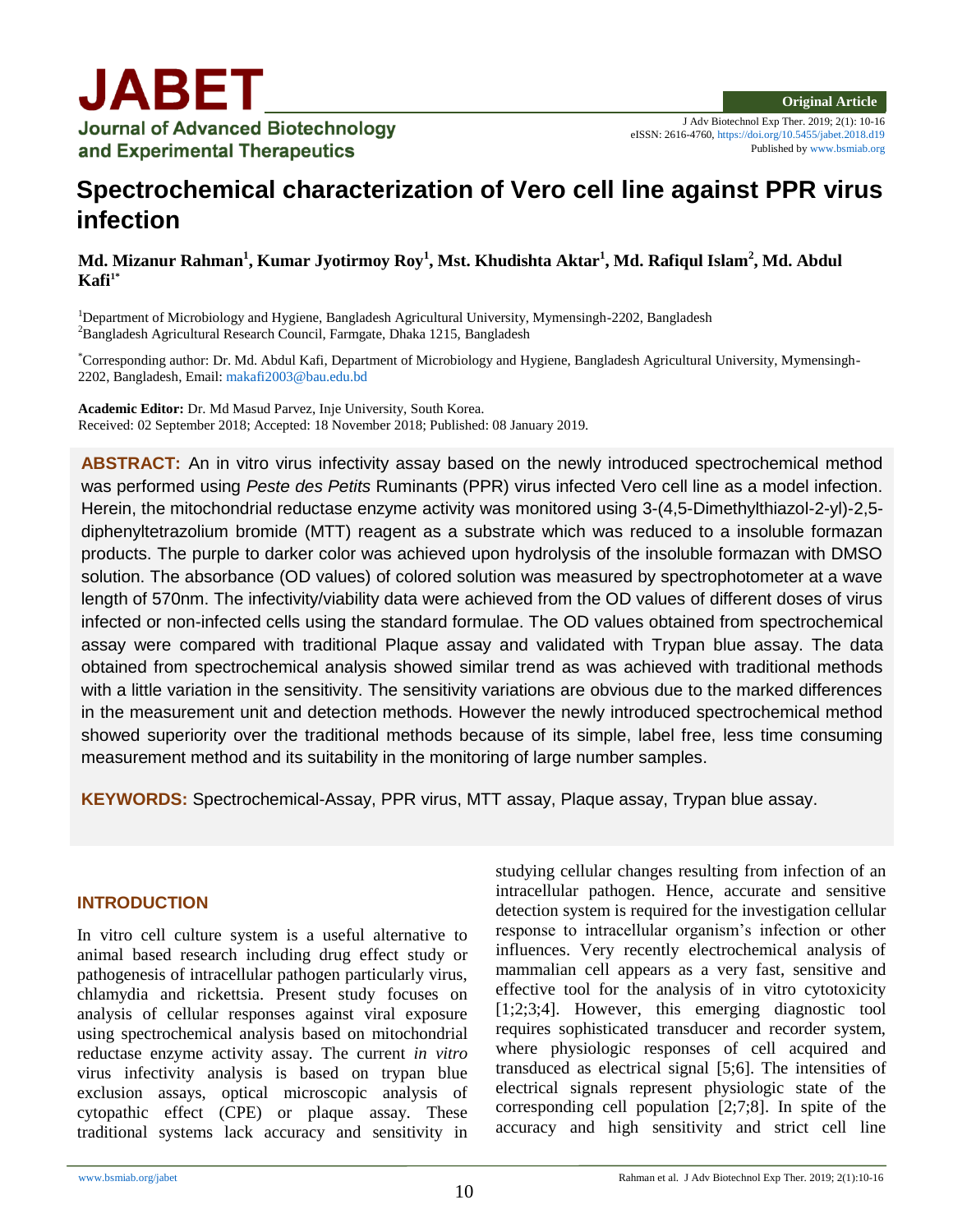specificity [9], the electrochemical detection system is not suitable for Bangladesh due to the unavailability of detector device and transducer system that requires huge cost involvement [2;10;11]. Therefore, a convenient detection system for the viability of cell against infectious agents, toxicants, and pollutants is required for Bangladesh perspective. Particularly, the onsite monitoring of *in vitro* cellular response for the monitoring of viral infectivity is our current demand.

Considering the severity of illness and huge economic impacts to the small ruminant keepers and marginal farmers, *Peste des Petits* Ruminants (PPR) was considered as a model virus in this research [12]. The PPR literally named as "Plague of small ruminants" is an economically significant viral disease of sheep and goats because of its huge morbidity and severe mortality [13]. Therefore, a rapid, accurate and onsite monitoring system for this deadly viral disease is required to suggest earliest strategy to combat and save the sheep and goat population of Bangladesh. There are various traditional and conventional diagnostic methods for PPR virus isolation and identification confirmed by morphological characterization, clinical findings, postmortem lesions, cell cultures isolation, plaque assay, serological study, and followed by molecular detection (i.e. PCR, RT-PCR). Although the traditional and conventional methods are accurate and sensitive for the diagnosis of virus but all of them are time consuming, laborious and lacks economic feasibility. Therefore, herein this study, spectrochemical monitoring of PPR virus infection was performed as an alternative to traditional methods. This newly developed method was based on the mitochondrial reductase enzyme activity on 3-(4,5- Dimethylthiazol-2-yl)-2,5-diphenyltetrazolium bromide (MTT)[7]. The MTT reagent based cytotoxicity determination is a well-established spectroscopic detection method for the environmental toxicity analysis and drug effect study [14;15;16]. Where, MTT reagent is reduced by mitochondrial reductase and produces purple insoluble formazan in living cells [16]. Colored solution was achieved when dimethyl sulfoxide was employed [7;14]. Finally, the absorbance of the colored solution measured by spectrophotometer at a defined wavelength (570nm) indicates the mitochondrial activity of cells [15]. Based on this principle cytotoxicity of Rat Pheochromocytoma (PC-12), Neuroblastoma (SHS-Y5Y), HEK293, HeLa, HepG2 cell were investigated successfully against Pentachlorobenzine (PCB), Bisphenyl A, dichloro-dimethyl-trichloroethane (DDT) and other potential toxicant [1;2;4;8]. Very recently nanoparticle toxicity has also been investigated using MTT based mitochondrial reductase enzyme activity assays [17]. But no study has earlier been carried out on the MTT based spectrochemical characterization of cell

against infectivity of intracellular pathogen. Therefore, the present research is aimed to establish spectrochemical characterization of PPR virus infection on vero cell line that can be used as an alternative to traditional, time consuming optical based CPE or plaque assay method for viral infectivity assay.

In the present research, MTT reagent based mitochondrial reductase enzyme activity assay [7;14] was employed with the aim of monitoring *in vitro*  cellular response against viral infections. Herein PPR virus sample was considered as a candidate for this *in vitro* viral infectivity assay based on spectrochemical method. The detail experimental processes are schematically illustrated in the Figure 1.



**Figure 1.** Schematic illustrations of spectrochemical analysis of PPR infected vero cell.

## **MATERIALS AND METHODS**

#### **Materials and reagents**

Vero cell passage-17 and PPR virus passage-30 were obtain from SAARC RLDL-PPR; Dimethyl Sulfoxide (DMSO) purchased from Sigma-Aldrich, USA; 3-(4, 5- Dimethylthiazol-2-yl)-2, 5-diphenyltetrazolium bromide (MTT) reagent purchased from Sigma-Aldrich, USA; Cell culture plate purchased from NUNCLON, Denmark; Trypsin-EDTA (0.25%,100mL) and FBS (500 ml) were purchased from Gibco, South America; Agarose (500g) was purchased from Agarose-Seakem (R) GTG (R), Rockland, USA; Crystal violet (100g) and Trypan blue(25g) were purchased from BDH VWR International Ltd, Poole, BH15, Ltd, England; Hemocytometer purchased from HBG Germany; Spectrophotometer was purchased from Erba(R) Erba Lisa Scan II tm, Erba, Mannheim, Germany.

## **Formulae used for deriving Infectivity and Viability**

|  | % Viability= $\frac{OD\ of\ infected\ -OD\ of\ Blank}{OD\ of\ control\ -OD\ of\ Blank} \times 100\  \  1$ |  |
|--|-----------------------------------------------------------------------------------------------------------|--|
|  | % Infectivity = $100 - \frac{1}{2}$ Viability       2                                                     |  |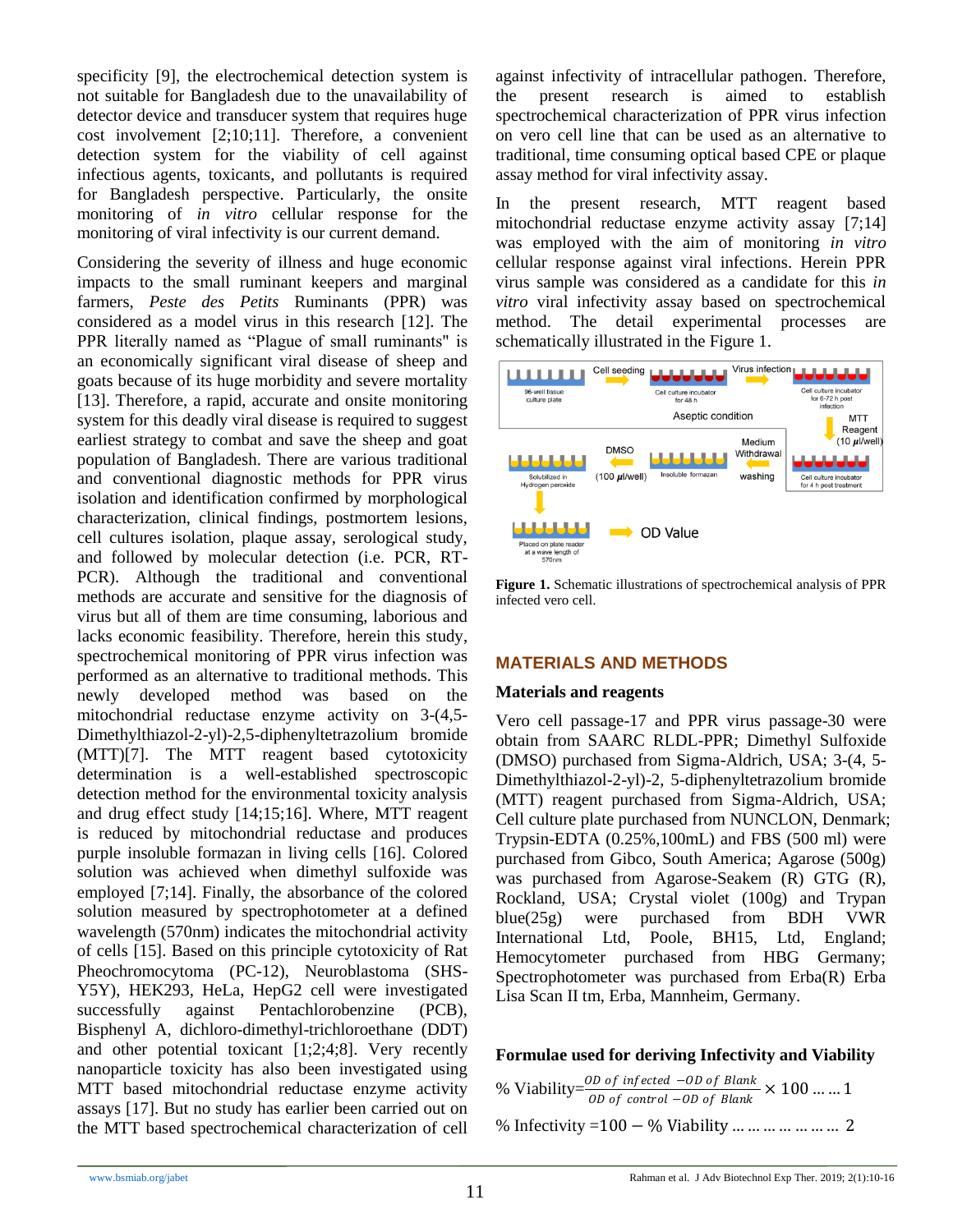#### **Cell line and viral sample selection**

Considering the susceptibility of *Peste des Petits* Ruminants (PPR) virus, vero cell line was used as a candidate for the present spectrochemical investigation. The infectivity of PPR on vero cell was spectrochemically investigated in parallel maintaining vero cell in virus free medium as a negative control.

#### **Inoculum preparation**

PPR virus infected vero cells (passage-30) obtained from SAARC RLDL-PPR were scrapped with the sterilized cell scraper and collected in a centrifuged tube. The tubes were spinned at 5000 rpm for 10 min. The supernatant was collected and remaining cell suspension was vortexed and centrifuged again for the collection of supernatant. The collected fluid was filterred in using syringe filter  $(0.22 \mu m)$  and treated with 1% penicillin and streptromycin solution. Thus inoculums were prepared using 10-fold dilution for experimental use.

#### **Maintenance of cell culture and virus inoculation**

Vero cells were maintained in Minimal Essential medium (MEM) supplemented and were cultured at  $37^{\circ}$ C in MEM supplemented with 10% heat inactivated fetal bovine serum (FBS), 1% antibiotics (streptomycin and penicillin), 2% L-glutamine, 2% Sodium bicarbonate. Similarly, maintenance media contained 2% FBS in place of 10%. Cells were maintained under standard cell culture conditions at  $37^{\circ}$ C in an atmosphere of 5%  $CO<sub>2</sub>$ . The medium was changed twice in a week. At 80-90% confluence the cells were sub-cultured at a density of  $2\times10^6$  cells/ml on culture plates, and then incubated for 4–5days. When the cells reached subconfluence, they were harvested with trypsin and subcultured. The cells from passages were used in the experiments. The cell cultured plate with confluent layer was subjected to virus inoculation. For that cell cultred plates were washed with PBS and virus inoculum was added spread throughout the plate by swirling movement left at  $37^{\circ}$ C for 30min. Then maintenance medium was added and kept in incubator for experimental investigations.

## **Spectrochemical investigation**

For spectrochemical assay, the medium was removed and replaced with 100µL of fresh culture medium. Then 10µL of 12mM MTT stock solution was added to each well and allowed for incubation at  $37^{\circ}$ C for 4 hours. Afterwards 100µL of the SDS-HCl solution was added to each well and mix thoroughly using the pipette to stop reaction. Then medium was removed gently and DMSO was added as a solubilizing agent to dissolve the insoluble formazan product. Finally the solution was gently pipetted and absorbance (OD values) was determined spectroscopically at 570 nm. The percent infectivity of the cell was determined by analyzing and quantifying the OD values obtained using the spectrophotometer.

## **RESULTS**

#### **Titration of virus (TCID50)**

For the titration of PPR virus  $TCID<sub>50</sub>$  was determination using vero cell seeded 96-well plates at a density of  $0.4 \times 10^{-6}$  cells/well and maintained in cell culture incubator. The cell cultured wells were infected with six different dilutions ranging from  $10^{-1}$  to  $10^{-6}$  of a virus sample and observed twice daily for 7 days. Four wells of the cellcultured plates were infected with each dilution. All the infected wells of dilutions  $10^{-1}$ ,  $10^{-2}$ , and  $10^{-3}$  showed CPE (100%) and three wells of dilution  $10^{-4}$ (75%) and one well of dilution  $10^{-5}$  (25%) showed CPE whereas none of the well was infected with dilution  $10^{-6}$ showed CPE (0%) as illustrated in the Figure 2.



**Figure 2.** (a) Illustrations of the results of results of TCID50, (b) Optical microscopic image (5x) of non-infected vero cells and (c) PPR virus infected vero cells.



**Figure 3.** TCID50 of the inoculum obtained from PPR virus infected vero cell culture fluid.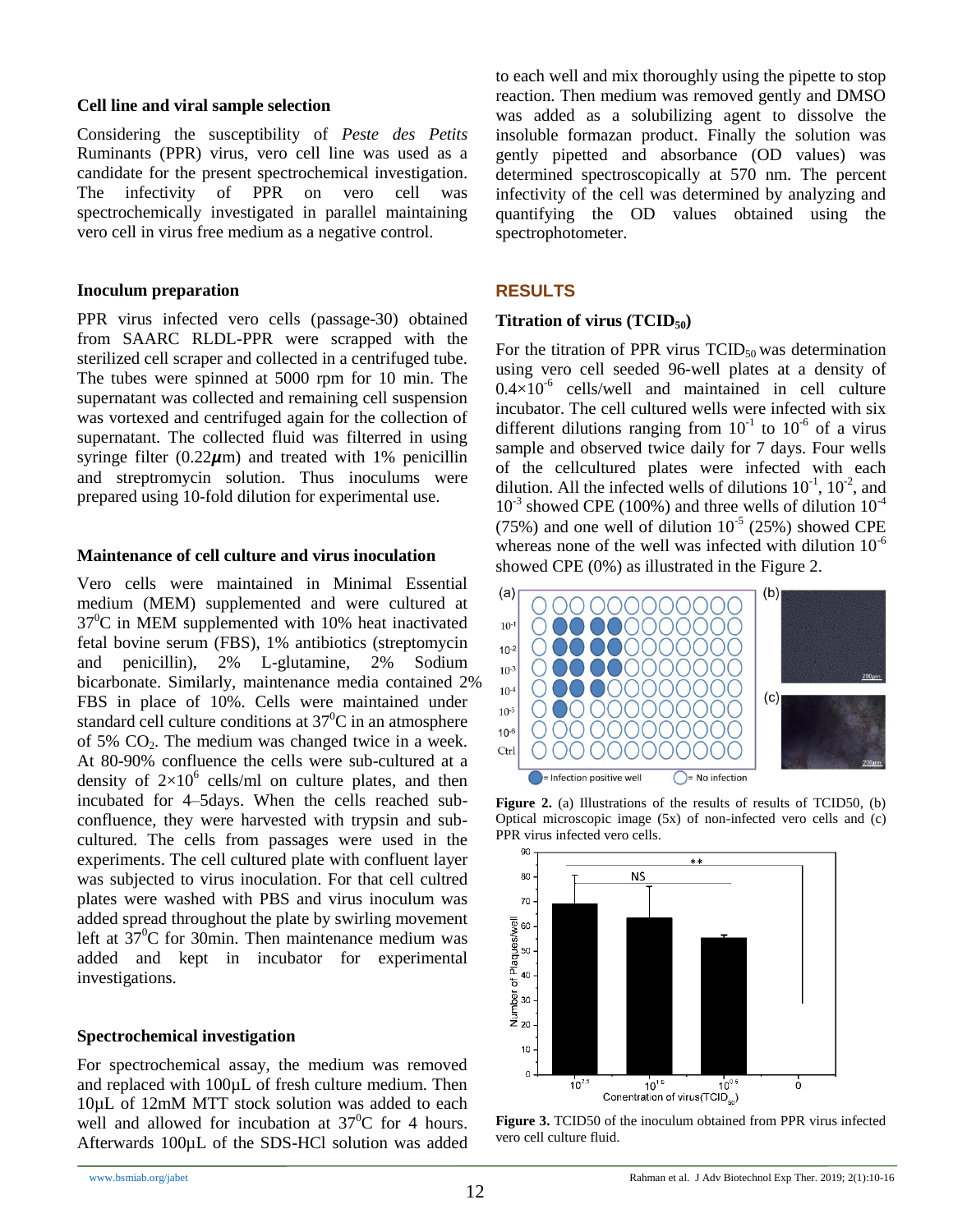#### **Plaque assay for virus infectivity analysis**

For plaque assay, three 96-well plates were seeded with  $0.4\times10^{-6}$  cells/well and maintained in the cell culture incubator. The cell seeded wells were infected with four different concentrations of a PPR virus sample and observed twice daily for 7 days. For each dilution, three wells of tissue culture plates with 80-90% confluence were used with control non-infected wells of similar confluence. The original virus concentration  $10^{3.5}$  $TCID<sub>50</sub>$  showed numerous plaques which was difficult to count them individually because one plaque coalesced with another forming a large plaque. Hence, the figure 3 showed the number of plaques obtained from concentrations ranging from  $10^{2.5}$  to 0 TCID<sub>50</sub>. The plaque assay showed significant variation (\*\*p= 0.000145) between infected and noninfected cells. However for various doses of virus infections the differences in infectivity was non-significant (NS) indicating that the traditional plaque assays are not sensitive for virus infectivity analysis.

#### **MTT based spectrochemical analysis of virus infectivity**

For spectrochemical analysis of virus infectivity, three 96-well plates seeded with  $0.4 \times 10^{-6}$  cells/well were maintained in cell culture incubator. The cell seeded wells were infected with four different concentrations of a PPR virus and observed twice daily for 7 days. For each dilution, three wells of tissue culture plates with 80-90% confluence were used keeping non infected control groups. At day-7 of post-infection, MTT reagents were treated at a dose of 10µl/well and allowed for 4 hours incubation for mitochondrial reductase enzyme activity. Mitochondrial reductase enzyme reduces MTT reagent to a non-soluble formazan product. After 4 hours media was pipetted out and DMSO was added in each well and allowed for 15 minutes to hydrolyze the insoluble formazan product. The Figure 4a showed formazan hydrolyzed product where a gradual increase in color intensity with the increasing concentrations of virus suspensions and the highest color intensity in the control non infected groups which was clearly visible even with the naked eyes. Whereas in the Figure 4b, the cell culture medium was taken out prior to the DMSO treatment which showed no changes in color intensity irrespective of virus concentrations but the wells of control group showed variations in color intensities due to trace amount of formazan that came out during the media removal because of the huge amount of formazan accumulation in the control groups. Optical Density (OD) value obtained from the hydrolyzed formazan product of the representative

concentrations of virus infected groups and non-infected control groups with the corresponding blank were used for determining the percent viability and infectivity using the equation-1 and equation-2 (shown in methodology section), respectively. Figure 5 represents percent infectivity and viability with respect to the corresponding doses of virus infections ranging from  $10^{3.5}$  to 0 TCID<sub>50</sub>. The spectrochemical assays showed highly significant (\*\*p=0.00317) differences in infectivity was observed between the PPR virus infected and non-infected cells. The infectivity decreases significantly (\*p= 0.049) with the decreasing concentrations of viruses. However, the viability increases with decreased concentrations of viruses which is obvious phenomenon in cell virus interactions.



**Figure 4.** (a) The image represents hydrolyzed formazan products with DMSO showing color intensity with decreasing concentrations (TCID50) of virus suspension, (b) represents MTT treated cell culture fluid taken out prior to the solubilization of formazan



**Figure 5.** Comparison between percent viability and percent infectivity obtained from Optical Density (OD) based spectrochemical analysis where X-axis represents virus concentrations (TCID50) and Y-axis represent percent viability/percent infectivity.

#### **Trypan blue exclusion assay for cell viability**

For the confirmation of spectrochemical analysis of virus infectivity, similar sets of cells were seeded and infectivity/viability was determined using trypan blue based traditional cell counting method. Percent viability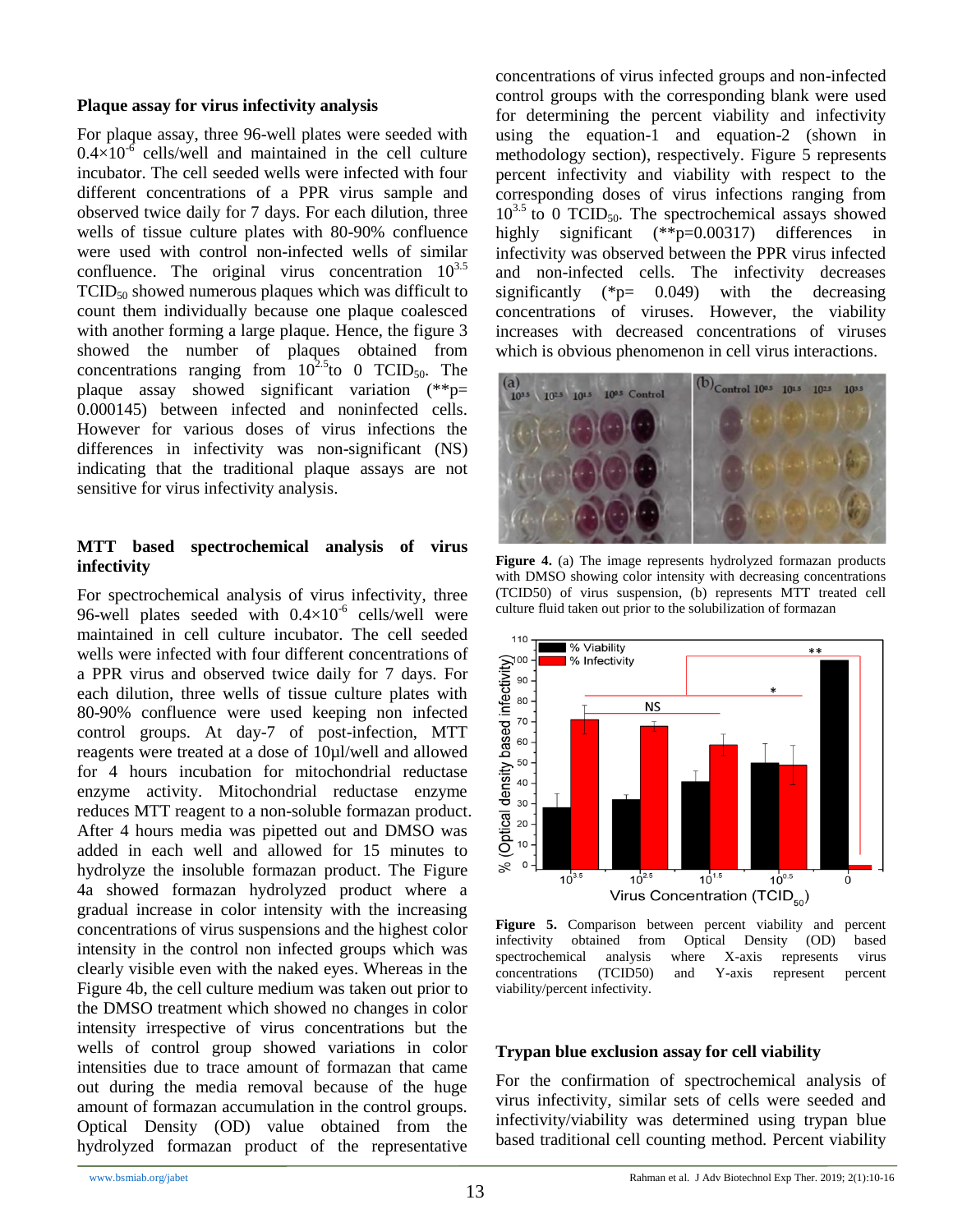of the infected tissue culture plate with various concentrations of virus maintaining non infected control groups are presented in the figure 6. The trypan blue exclusion assay showed similar trend of enhancement of infectivity with the treated virus infections where the infected and non-infected cell showed significant differences (\*p=0.013). However, infectivity levels among the virus concentrations do not show any significance differences indicating the less sensitivity of this traditional assay. The corresponding percent viability also showed similar observations with respective concentrations of virus infections.



**Figure 6.** Comparison between percent viability and percent infectivity obtained from Trypan blue exclusion assay where X-axis represents virus concentrations (TCID50) and Y-axis represent percent viability/percent infectivity.

#### **Validation of spectrochemical assay with conventional trypan blue assay**

For the validation of optical density based spectrochemical assay with conventional trypan blue based optical cell counting method, two sets of experiments were carried out with similar concentration of cells and treated with the similar concentration of virus suspensions and maintained in an identical conditions.



**Figure 7.** Validation of spectrochemical assay with conventional trypan blue assay.

Data obtained from both the experiments were presented in the Figure 7 where two linearly fitted trend lines were shown to validate the newly developed method. The trend lines obtained from both methods showed similar trend with little variations in sensitivity. The sensitivity variations are obvious due to the marked differences in the measurement unit and detection methods.

#### **DISCUSSION**

In the present study, it was focused a spectrochemical based viral infectivity assay which was based on the mitochondrial reductase enzyme activity of live non infected healthy cells. MTT reagent was used as the substrate of reductase enzyme. The dissolved MTT reagent when employed to a live cell, the mitochondrial reductase enzyme reduced the MTT forming insoluble formazan products as the precipitated [16]. Afterwards the media with unused MTT reagent was decanted out leaving the insoluble formazan products at the bottom of the tissue culture plate. The purple to darker color (Figure 4a) was achieved upon hydrolysis of the insoluble formazan with DMSO solution [7;14]. The intensity of the color varies from purple to dark due to the number of viable cells. However the MTT treated cell culture medium do not show such color intensity variations with exception to the control wells (Figure 4b). The control well might have some formazan products because of their huge accumulation in the control wells. As the concentration of viable cells increased the color was darker because of the activity of mitochondrial reductase enzyme was increased. Therefore, the color intensity directly correlates with the viability of cells.

The measurement of optical density (OD) value has long been used as a sensitive method to quantify the density of a suspension [15]. Keeping this in mind, herein this experiment, OD values were measured at a wavelength of 570nm (As per manufacturer's instruction) which reflects the concentration of viable cells in a tissue culture plate. The optical density measurement was performed conveniently using a spectrophotometer where all the wells of a 96-well plate were measured at a time within few seconds. Thereby the number of samples can be measured within short time which most important for analyzing and quantifying the viral infectivity of a population sample. Whereas the traditional methods employ microscopic quantification of Plaques or Trypan blue based exclusion assay which is time consuming, laborious and difficult to analyze accurately [18]. Therefore, the newly developed method can be suitable for monitoring viral infectivity of a population to suggest appropriate measures to combat with the outbreak and save the population.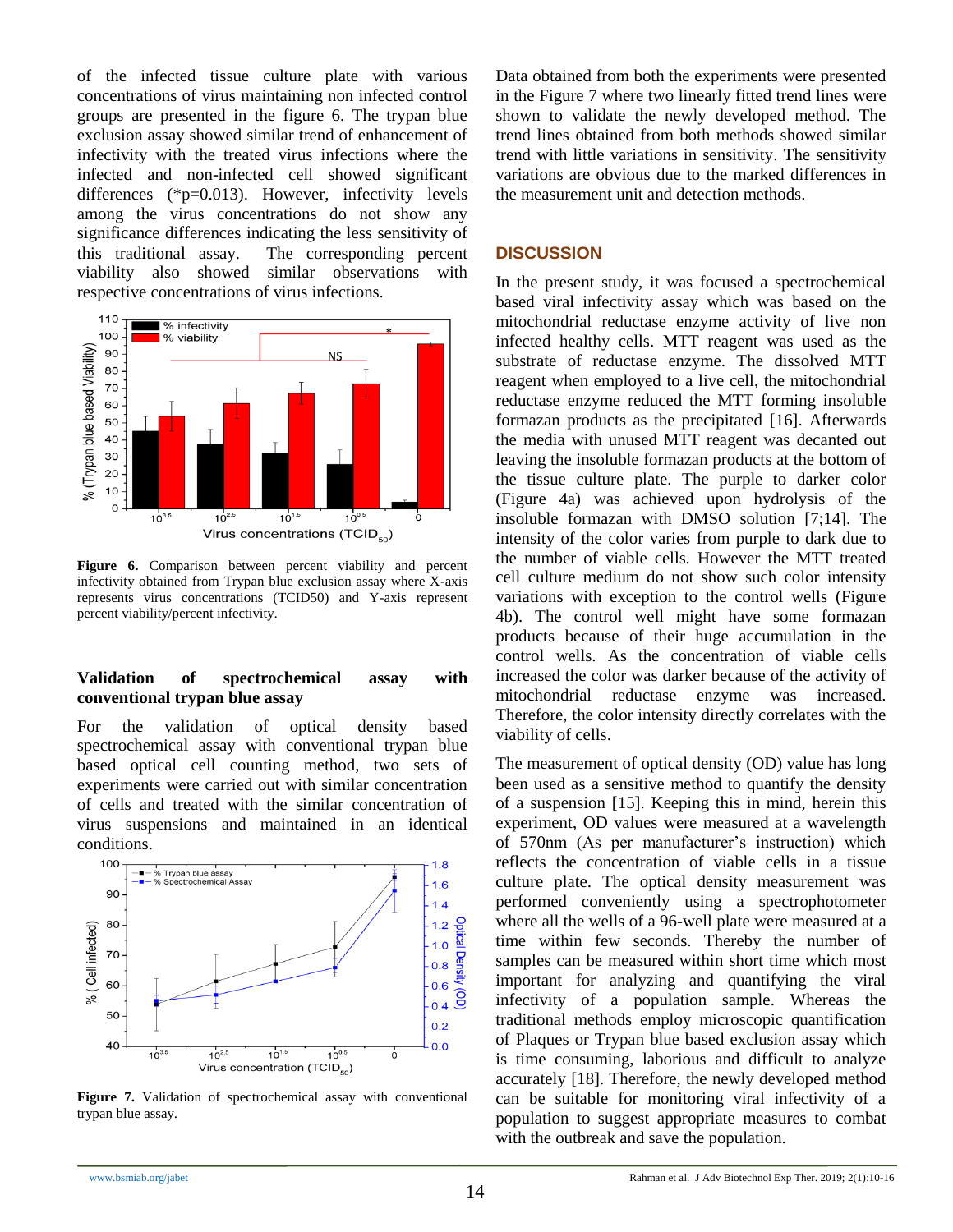The developed spectrochemical method was compared with the traditional plaque assay [19]. In the plaque assay, quantification of highly concentrated virus suspension ( $10^{3.5}$  TCID<sub>50</sub>) was not possible because the numerous plaques formed and coalesced with other forming a large empty area (Figure 3). However, the diluted suspensions were quantified by counting plaques whereas a lot of plaques count might be missed or duplicated due to the optical limitations, where the developed spectrochemical method does not possess such limitations because the quantification of optical density performed using a spectrophotometer which is accurate and sensitive at a definite wavelength (570 nm).

The newly developed method was further verified and validated with the traditional trypan blue based cell counting method where the trend line developed from both methods were fitted completely with a little variations in their sensitivity. The variation in sensitivity is obvious due to the marked differences in their measurement unit and detection methods. However, the developed method showed complete fitting with the optical based cell counting method proving the accuracy of the newly developed spectrochemical detection method. Considering the suitability of label free detection tools, the newly developed method is convenient, less time consuming and effective for monitoring of PPR virus infection from large number of samples.

## **ACKNOWLEDGEMENTS**

This work was supported by the BAURES research grants (Project No.: 2015/11/AU-GC) and with the help of SAARC-RLDL for PPR at BLRI.

# **CONFLICT OF INTEREST**

The author declares that no conflict of interest exists.

# **REFERENCES**

- [1] Kafi MA, Kim TH, Yea CH, KimH, Choi JW, Effects of nanopatterned RGD peptide layer on electrochemical detection of neural cell chip, BiosensBioelectron. 2010a; 26:1359–1365.
- [2] Kafi MA, Kim TH, Yagati AK, Kim H, Choi JW, Nanoscale fabrication of a peptide layer in cell chip to detect effects of environmental toxins on HEK293 cells, Biotechnol Lett. 2010; 32:1797– 1802.
- [3] Kafi MA, Kim TH, An JH, Choi JW, Fabrication of Cell Chip for Detection of Cell Cycle

Progression Based on Electrochemical Method, Anal. Chem.2011; 83:2104–2111.

- [4] Kafi MA, Yea CH, Kim TH, Yagati AK, Choi JW, Electrochemical cell chip to detect environmental toxicants based on cell cycle arrest technique, BiosensBioelectron. 2013; 41:192-198.
- [5] Kafi MA, Choi JW, Book chapter entitled "Application of cell chip consisted of nanostructured layer for diagnosis and sensing environmental toxicity" published in Nanobiotechnology, Editor Professor Alexander Seifalian,2014 University College London (UK), One Central Press, One Central Park, Northampton Road, Manchester, M40 5BP, United Kingdom.
- [6] Kaneko T, Nomura F, Hamada T, Abe Y, Takamori H, Sakakura T, Takasuna K, Sanbuissho A, Hyllner J, Sartipy P, Yasuda K, On-chip in vitro cell-network pre-clinical cardiac toxicity using spatiotemporal human cardiomyocyte measurement on a chip,Sci Rep. 2014; 4:4670.
- [7] Kafi MA, Kim TH, An JH, Choi JW, Electrochemical cell-based chip for the detection of toxic effects of Bisphenol-A,BiosensBioelectron. 2011; 26:3371–3375.
- [8] El-Said, WA, Yea CH, Kim H, Oh BK, Choi JW, Cell-based Chip for the Detection of Anticancer Effect on HeLa Cells using Cyclic Voltammetry,BiosensBioelectron. 2009; 24(5):1259-1265
- [9] Kafi MA, Kim TH, Choi JW, Fabrication of Cellchip to characterize living cell based on electrochemical method, Second International Conference on Sensor Device Technologies and Applications; Sensor Device IARIA. 2011; ISBN: 978-1-61208-145-8.
- [10] Kafi MA, Kim TH, An JH, Kim TH, Choi JW, Fabrication of Cell Chip to Detect Dopamine Secretion in PC12 Cells Using Electrochemical Method, Sensor Lett. 2011;9:147–151
- [11] Kafi MA, Kim TH, Lee T, Choi JW, Fabrication of cell chip with nano-scale peptide layer to detect dopamine secretion from neuronal cells, J NanosciNanotechnol. 2011;11:7086-7090.
- [12] Dhar P, Sreenivasa BP, Barrett T, Corteyn M, Singh RP, Bandyopadhyay SK, Recent epidemiology of Peste des Petits Ruminants virus (PPRV),Vet Microbiol. 2002; 88:153-159.
- [13] Hamdy FM, Dardiri AB, Nduaka O, Breese SS and Themelandu EC, Etiology of the stomatitis pneumoenteritis complex in Nigerian Dwarf Goats, Can J Camp Med. 1976; 40:276-284.